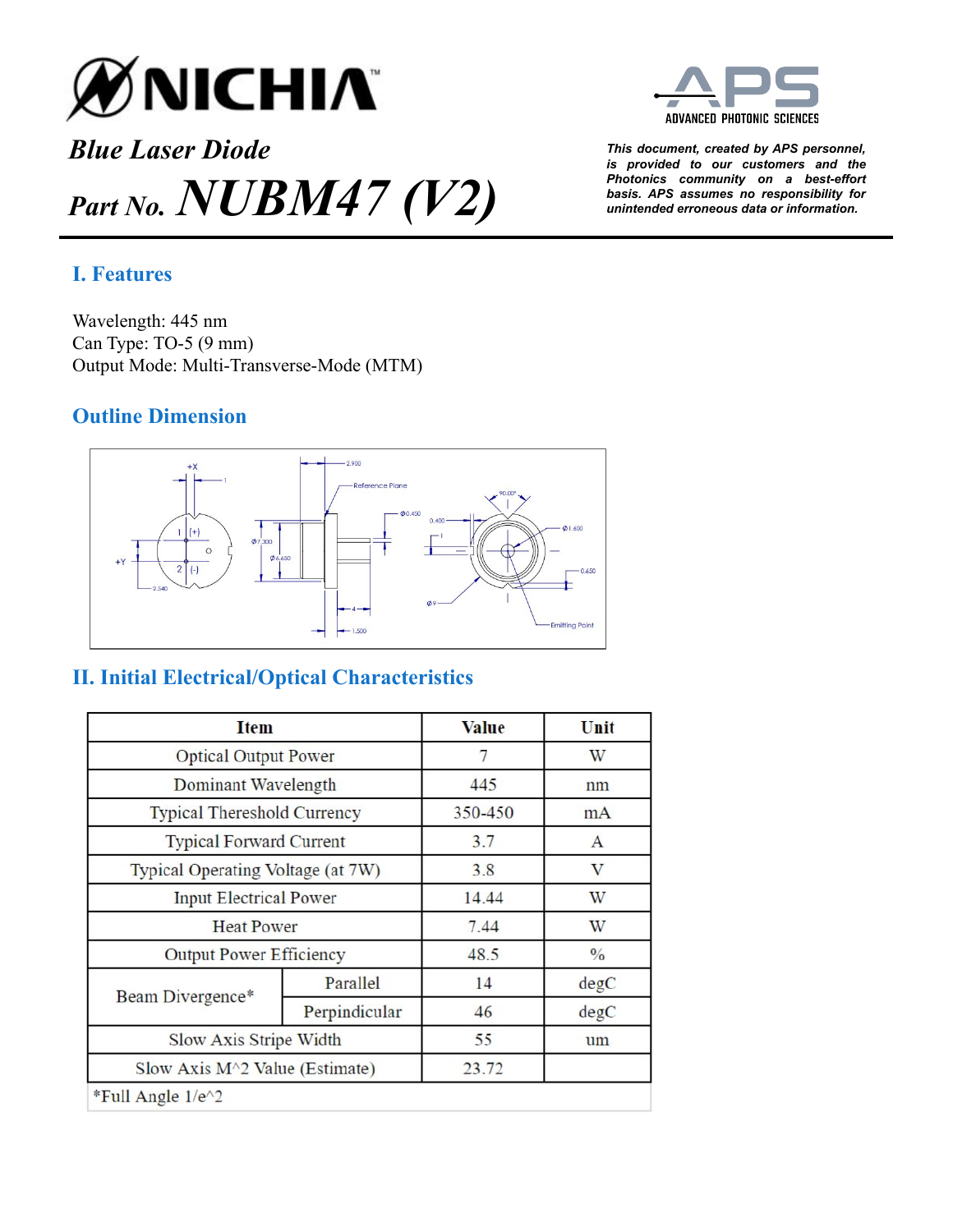#### **III. Other**

| <b>Item</b>                        | <b>Value</b> | Unit |
|------------------------------------|--------------|------|
| <b>Operating Temperature Range</b> | $0 - 60$     | degC |
| Storage Temperature Range          | $-40-85$     | degC |
| Typical Lifetime (at 25 degC)      | 20000        | hr   |

#### **IV. About NUMB44 and NUMB47 Blue Nichia Diodes**

NUMB44 (V1) and NUMB47 (V2) blue laser diodes are manufactured by Nichia Corporation in Japan as banks or arrays of diodes to be used in laser-enabled projectors. The NUMB44 (V1) arrays contain 8 blue diodes, and the NUMB47 (V2) 10 diodes per array. Nichia has an exclusive agreement with a projector company to sell these highpower blue diodes. Because of this arrangement, both diodes must be removed from the banks by de-soldering them. Nichia will not sell the diodes directly to users, and the corresponding datasheets are not made available outside the company. This APS datasheet for the NUMB47 diode is our attempt to bring known information into one place. It should be mentioned that 6W NUMB44-XX diodes have been out of production for several years and have been replaced by NUMB-47-XX 7W diodes that have a slightly higher operating efficiency and lower threshold. More detailed information regarding Nichia high-power blue diodes may be found here [1].

#### **V. NUMB47 Spectral Output Data**

Here we present Spectral Output data for the NUMB47 7W blue Nichia diode. In Figure 1 we show the output spectral distribution as a function of wavelength for an output power of 7W. The peak wavelength is 446 nm, and the full-width at half-maximum bandwidth is about 1.5 nm. The data were obtained with an Optical Spectrum Analyzer (OSA) with a resolution of 0.05 nm.

#### **VI. Output Power Obtained With APS Heatsinks**

At APS we have extensive experience operating high-average-power diode-pumped solid-state lasers, and that experience has proved very useful in designing optimum heatsinks for the NUMB44 and NUMB47 diode lasers. If heat generated in the diode junction is not efficiently removed, the diode junction temperature rises, the slope efficiency decreases, and the threshold current increases. This seems particularly true for high power blue diodes. As a consequence, one must differentiate between transient and true continuous-wave (CW) power measurements. When the heatsinking is not adequate, the diode and heatsink temperature vary with time.



Advanced Photonic Sciences 26741 State Route 267

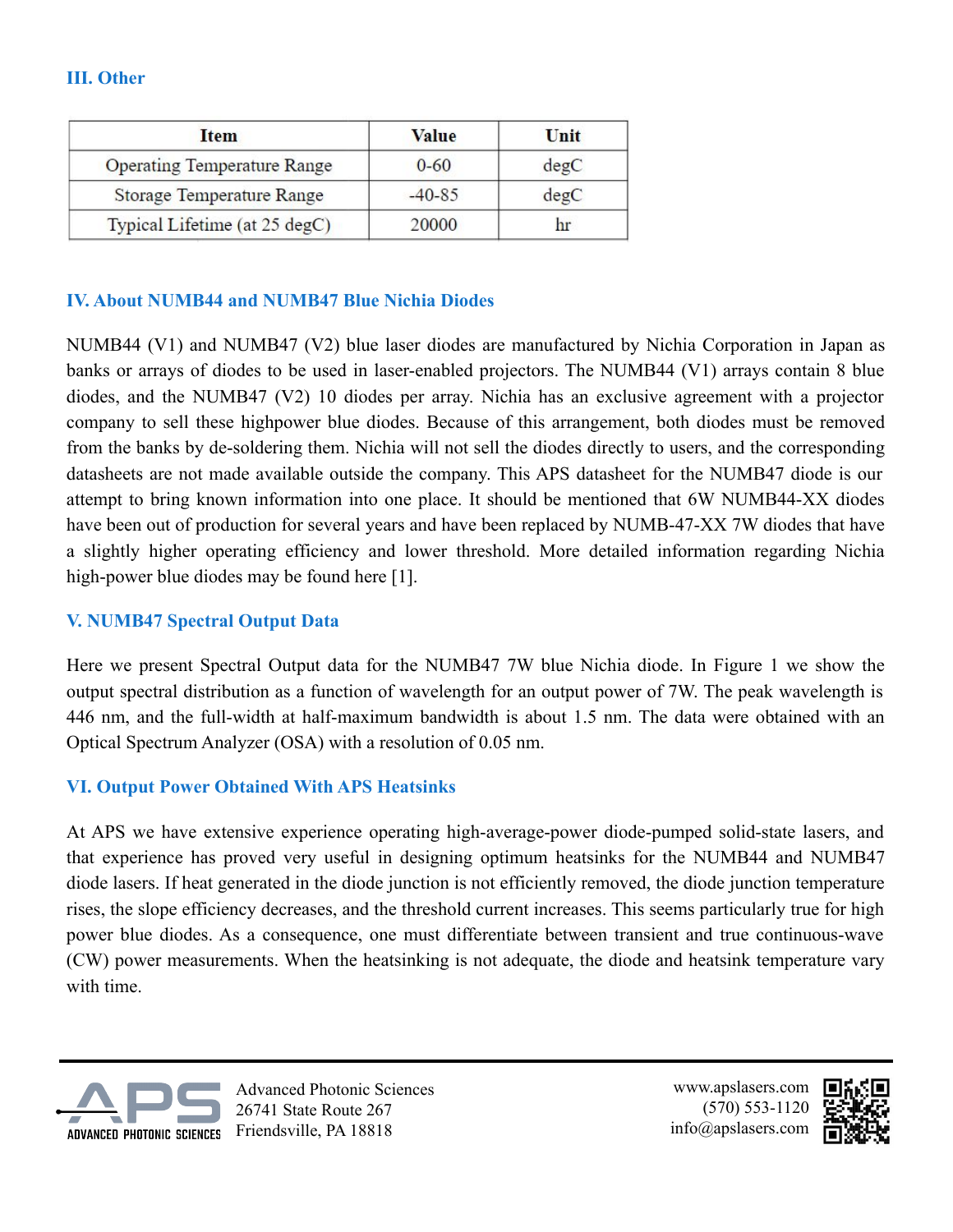





Figure 2. Compendium of Blue Diode Output Power as a Function of Diode Current For Various Heatsink Conditions

Upon turn-on the diode emits its maximum power, which then decreases with time until it comes into a true CW output power, that is always less than the starting power. With sufficient heatsinking, however, the starting diode power is maintained with time, a situation we refer to as "sustained average power", where the starting power and the power at any time after startup are identical. We have found examples in some websites for example, that emphasize the peak starting output power to inflate their blue average power numbers which of course are larger than their true CW values obtained say an hour or two after turn-on, because their heatsinking is inadequate. Only sustained average power, obtained well after turnon should be quoted. In Figure 2, we show a compendium of output power as a function of diode current, for a number of heatsink conditions, including aluminum and copper heatsinks, slow and fast fans (low CFM and high CFM), and with a TEC at different temperatures mounted on a water-cooled heatsink.

For comparison we have included data reported by a commercial source [1]. These tests have confirmed that for fan-cooled heatsinks, the obtained average power is lower than with water-cooled heatsinks, and that a larger air flow increases average power. The best results are achieved with water-cooled heatsinks that may also include a TEC chosen to remove the large heat load. For the V2 diode (NUBM47), rated for 7W output power around room temperature, we have obtained over 10W of output with a water-cooled heatsink and a TEC set at 5 degC. It should be emphasized that our results are all quoted as sustained average power, not peak power. All power measurements were obtained with a calibrated Gentec CW calorimeter.



Advanced Photonic Sciences 26741 State Route 267 Friendsville, PA 18818

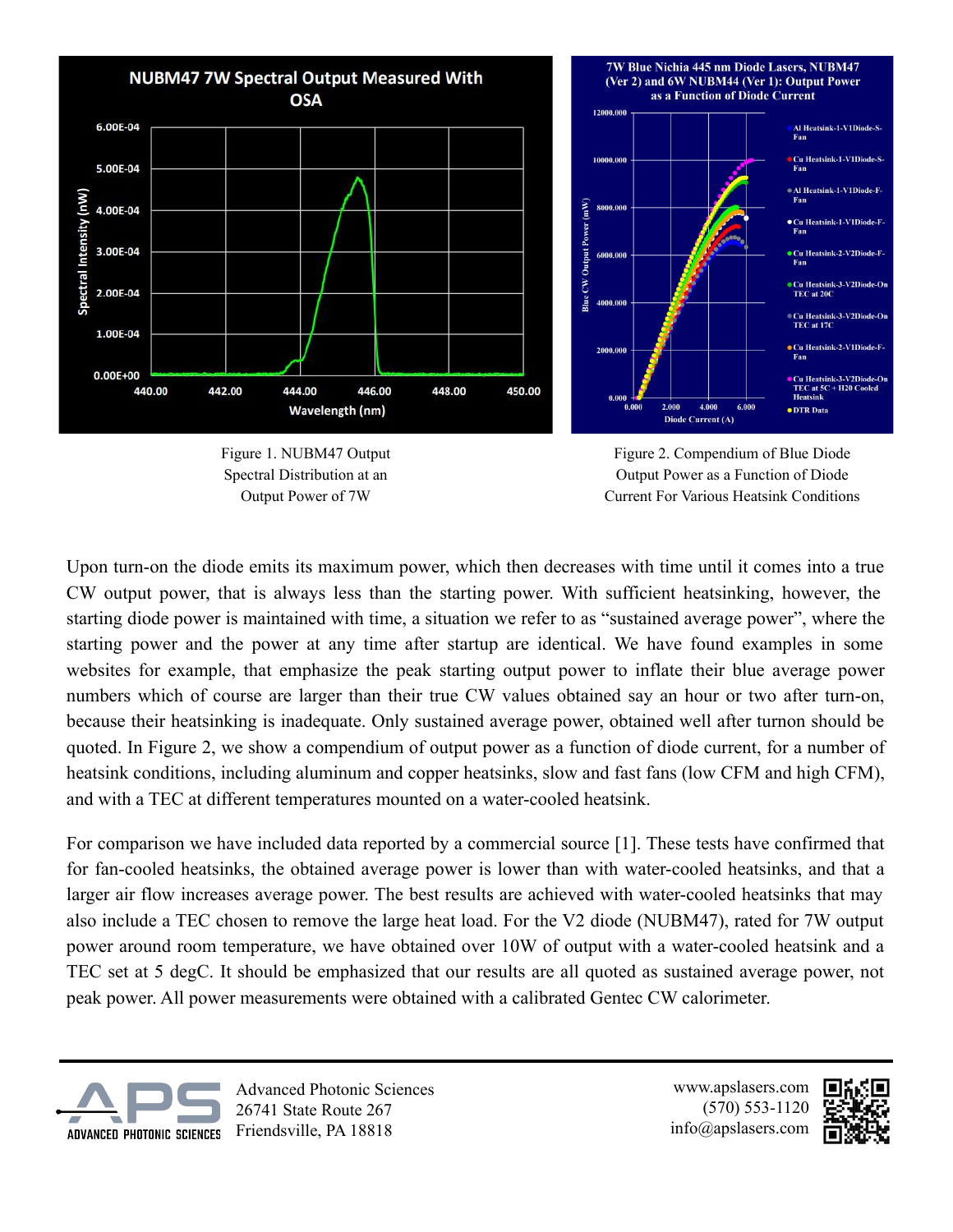To illustrate the concept of sustained average power, Figure 3 shows the measured output power (10W) for a two-hour time interval; after a minor power increase in the first 5 minutes of operation, the curve is absolutely straight-line for the rest of the run, indicating that sustained output has been achieved.







To bring clarity to the similarity of the APS and DTR results shown in Figure 2, we show in Figure 4 a direct comparison of the two results. Both measurements used NUBM47 blue diodes. To discern whether or not the DTR values were peak or sustained, we purchased the largest circular Cu heatsink they offer (35 mm diameter) as well as the holding clamp, as shown in Figure 5. The NUBM47 diode was installed in this unit, which was cooled by convection and some conduction to the optical table.

In Figure 6, data are shown for the two cooling scenarios shown; with no forced air cooling, and with some forced-air convection-cooling. An NUBM47 7W blue diode was installed in the heat sink and operated at 8W; operation was for 2 hours after turn-on. With no forced-air convection, the output power (purple) decayed from 8W to about 5.3W over two hours, a drop of 2.7 W, or a loss of 33.8%. Clearly this is not a case of sustained average power, due to the heatsink thermal impedance being too high.

In the second plot (green), even the addition of some convective cooling using a small fan improved the heatsinking considerably, enough to easily reach a sustained average power of 7.3 W after a short time interval of about ten minutes. The loss of 0.7 W in this case could be minimized further by using more aggressive air-cooling or by the use of water-cooling and TEC cooling.



Advanced Photonic Sciences 26741 State Route 267 Friendsville, PA 18818

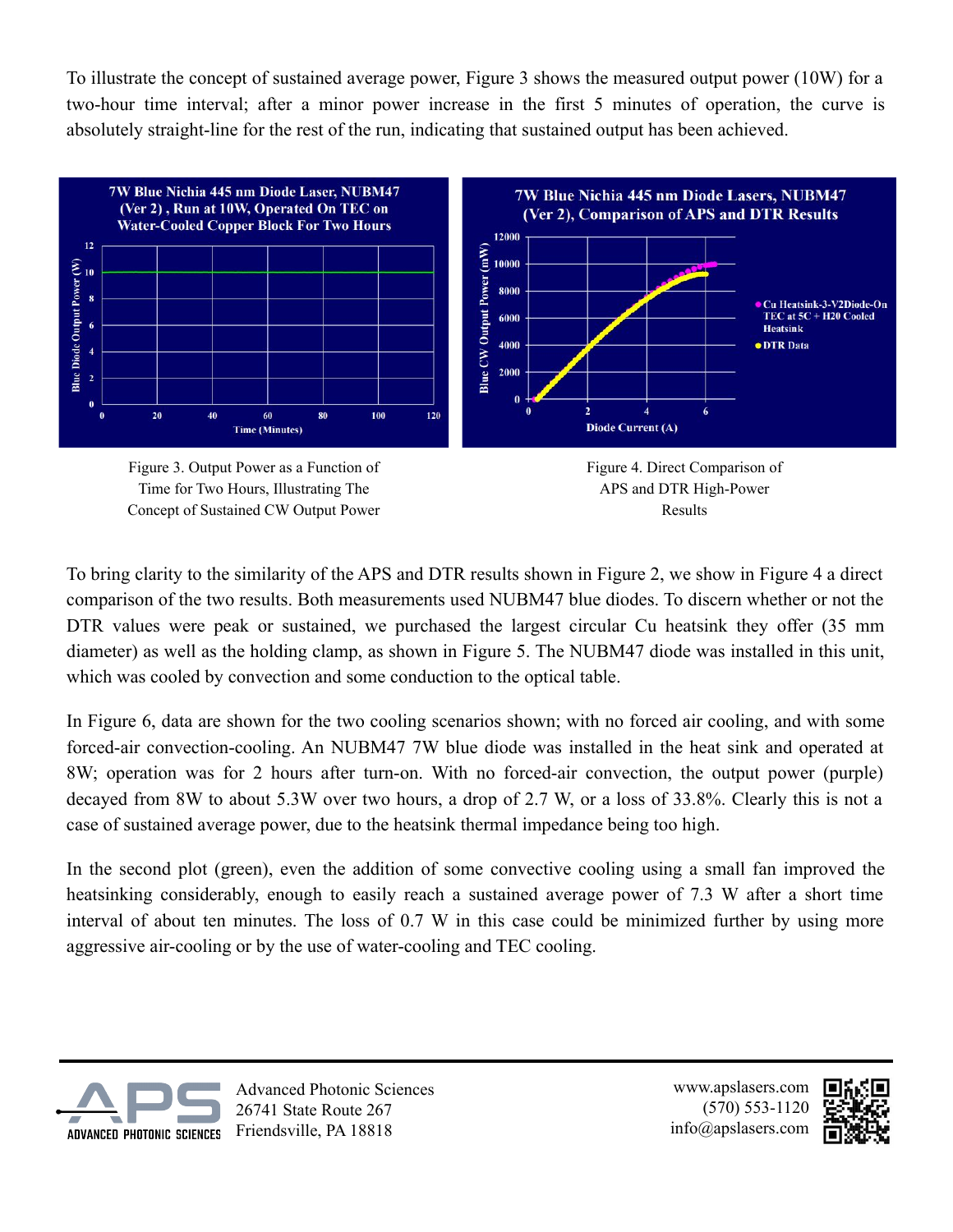

Figure 5. Circular (35 mm) Diameter Copper Heatsink With Aluminum Holding Clamp



Figure 6. Output Average Power Data Obtained Using Circular (35 mm) Diameter Copper Heatsink With Aluminum Holding Clamp

Clearly the most effective cooling scenarios result in not only sustained output power, but no loss of average power. Here, while we do not know for certain that the DTR data are peak and not sustained CW values, the data of Figure 6 strongly suggest they are the former [3]. It should be pointed out that in our experiments, we were unable to achieve 10W of output power using just passive-convectively cooled or forced-air-cooled aluminum or copper heatsinks. Only the addition of water-cooling and a TEC enabled operation above 8W.

## **VI. Heatsinking The NUBM44 and NUBM47 Blue Diodes**

APS offers Cool Photons water-cooled heatsinks to achieve sustained high-average-power operation. One may purchase the integrated heatsink alone, without the mounting block, with provision for watercooling, connection leads, and an aspherical collimator, or with the convenient mounting block. Visit **[www.apslasers.com](http://www.apslasers.com)**



Figure 7. APS Developed **[Cool Photons](https://www.apslasers.com/product/aps-cool-photons)** Module



Advanced Photonic Sciences 26741 State Route 267